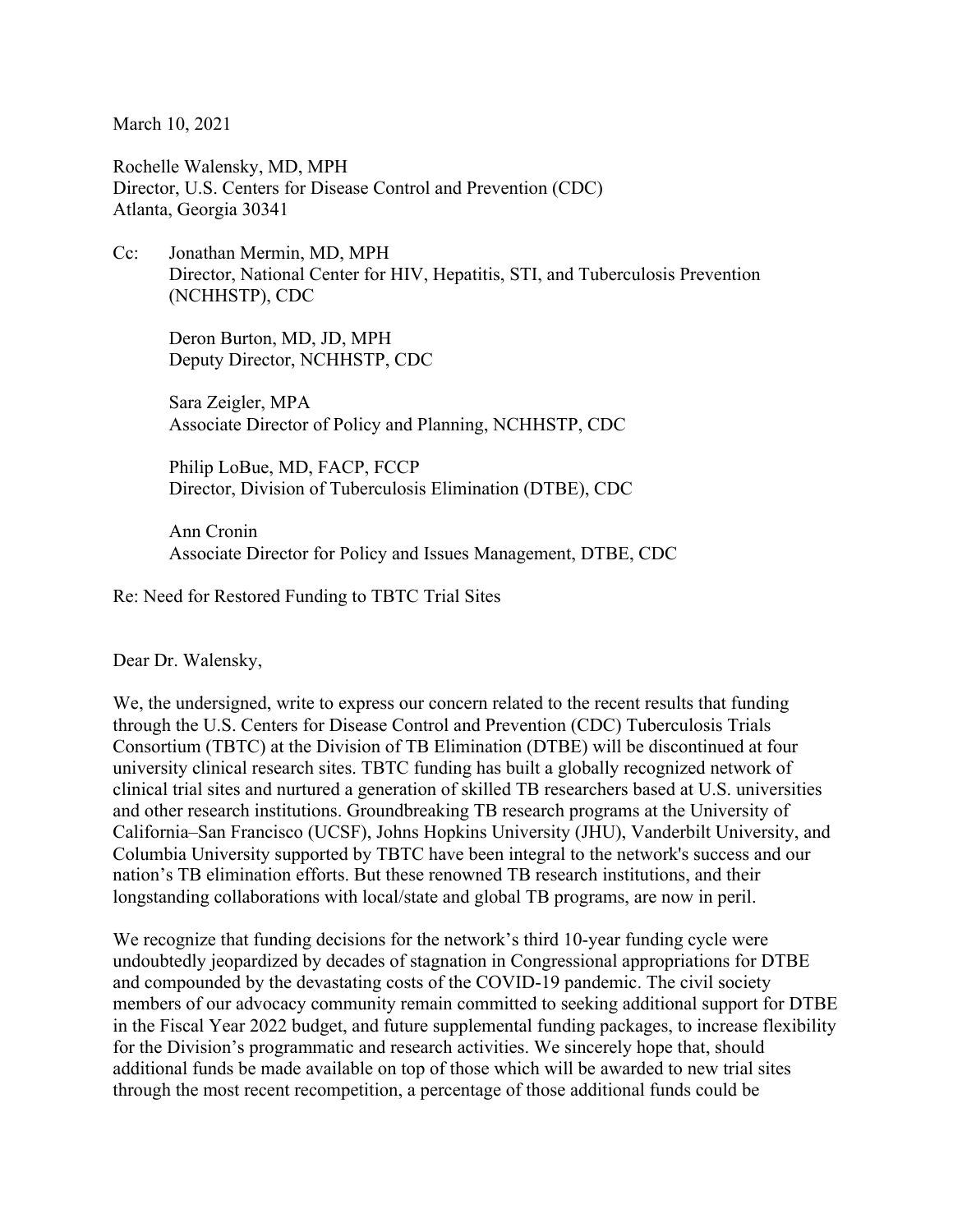specifically dedicated to ensuring that critical TBTC trials are completed under the leadership of the institutions that have overseen them thus far and their programmatic linkages remain intact or further strengthened.

Scientific breakthroughs made possible by TBTC research led by UCSF, JHU, Vanderbilt University, and Columbia University have given the United States and other countries a real chance of eliminating TB in the next 10 years. The unique partnership engendered by TBTC between research sites and programs deepens our nation's TB response with cutting-edge science. Investigators at these sites lead all of the TBTC's ongoing clinical trials and their loss would jeopardize the government's investment in these critical studies seeking better ways to treat and prevent TB. In particular:

- **UCSF leads TBTC Study 31/A5349, the largest phase III TB treatment trial in history**, and in October 2020 showed positive results that a new four-month regimen for treating TB is as effective as the longer six-month standard of care. **This is the first breakthrough for shortening TB treatment in over 40 years, making this a landmark clinical trial that will reshape how TB is treated in the United States and across the world.**
- Johns Hopkins University is home to a basic science laboratory that has pioneered the mouse models used to test novel combinations of new TB drugs before they enter the clinic. **This lab has provided invaluable insights to TBTC decision-making and played an important role in identifying the two breakthrough regimens that led to shorter treatment for TB disease and TB infection.**
- Investigators at Vanderbilt also occupy important scientific leadership positions within the TBTC network and have led TBTC Study 37, a phase III trial seeking to simplify the preventive treatment of TB to a single drug regimen taken for six weeks. **Study 37 is a direct response to the need expressed by U.S. state and local TB programs for simpler regimens to treat TB infection, which CDC estimates affects up to 13 million Americans.** The trial is in early stages, and the loss of the TBTC site at Vanderbilt would jeopardize the network's ability to complete the trial in a reasonable timeframe. The Vanderbilt team also led TBTC Study 26, which demonstrated the safety and efficacy of the 3HP regimen. **Since the publication of these findings in the** *New England Journal of Medicine* **in 2011, 3HP has been recommended for use by the CDC and World Health Organization and is now being provided to 3 million people globally in 2021.**
- **At Columbia University, a team of investigators bridges the academic expertise of Columbia with the public health knowledge of the New York City Department of Health and Mental Hygiene (DOHMH) TB program, the oldest and one of the largest municipal TB programs in the country.** The large TB outbreak in New York City in the late 1980s and early 1990s was the impetus for funding the CDC to conduct clinical TB research, and the site at Columbia University has been an integral part of the TBTC network since its formation. **The connection to the DOHMH TB program has helped TBTC fulfill its mandate to conduct research of high programmatic relevance to U.S. TB programs.**

TBTC's unique structure ensures that research generated is programmatically relevant and implementable. As mentioned, the previous cycle of TBTC funding has produced remarkable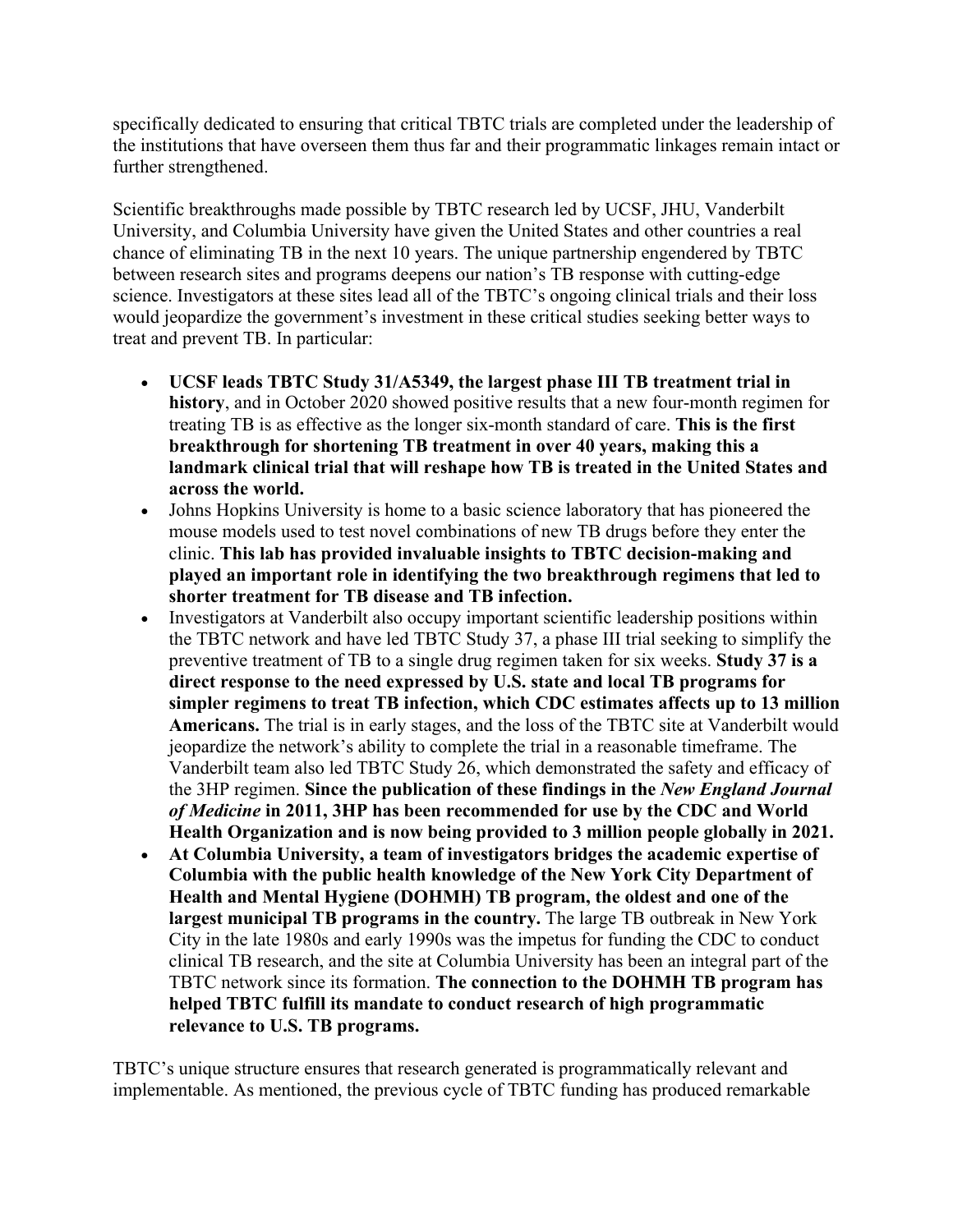connections and collaboration with public health programs that merge research innovations with programmatic efforts in key jurisdictions that represent the epidemic in the U.S.. The participation of Columbia and Vanderbilt universities ensured that TBTC research remained relevant to state and local public health departments. Similarly, the UCSF TBTC contract contained a longstanding partnership with the San Francisco Department of Public Health and the California Department of Public Health since the early 2000s. Thanks to these innovative research and programmatic connections, U.S. TB patients were able to participate in TBTC clinical trials—thereby gaining access to cutting-edge science—and TBTC discoveries have resulted in immediate uptake in California, which now reports the largest proportion of TB and LTBI in the United States.

Additionally, TBTC research has had profound contributions in the global fight against TB – with research influencing the development of treatment guidelines by the WHO and strengthening public health infrastructure in TB-endemic countries. During the last TBTC funding cycle, UCSF supported a TBTC site in Hanoi, Vietnam that became the first-ever federally-funded TB clinical trial unit in Asia. This was an important investment given a significant population of immigrants to the U.S. emigrate from Asia, where TB incidence rates are at epidemic proportions. In Soweto, South Africa, JHU works with the Perinatal HIV Research Unit, which gave the TBTC the ability to conduct studies in three populations especially vulnerable to TB: children, pregnant women, and people living with HIV. These sites in Hanoi and Soweto also contributed to the representativeness of TBTC clinical trials, ensuring that results from studies are generalizable to the diverse population of people affected by TB.

Swift and decisive action can help avert the devastating impacts of these funding losses. We urge leadership at the CDC to:

- **In the immediate term, in 2021, identify funding mechanisms by which to retain the scientific leadership of the TBTC sites located at UCSF, JHU, Vanderbilt University, and Columbia University.**
- **In the long term, within two to three years, restore the international sites associated with UCSF and JHU and bring back the domestic TBTC sites at Columbia University, Vanderbilt University, and UCSF in addition to newly-funded sites.**

Seizing this opportunity will require retaining the world-class expertise in TB science at these institutions, a critical brain trust built by over a decade of CDC funding. Identifying mechanisms by which TBTC can initially and immediately restore the core scientific leadership at these sites followed by restoration of their international partners will be essential to the network's continued success. This is a critical opportunity to build upon the federal government's investments in TB research by welcoming new researchers to TBTC in the recent re-competition process, while retaining the invaluable leadership of scientists that forged a vision of a TB-free world through their research and program partnerships.

We look forward to working together with you to identify opportunities to restore critical funding to these research sites and programs. If you have any questions about this request, or would like to discuss it further, please don't hesitate to contact Elizabeth Lovinger at